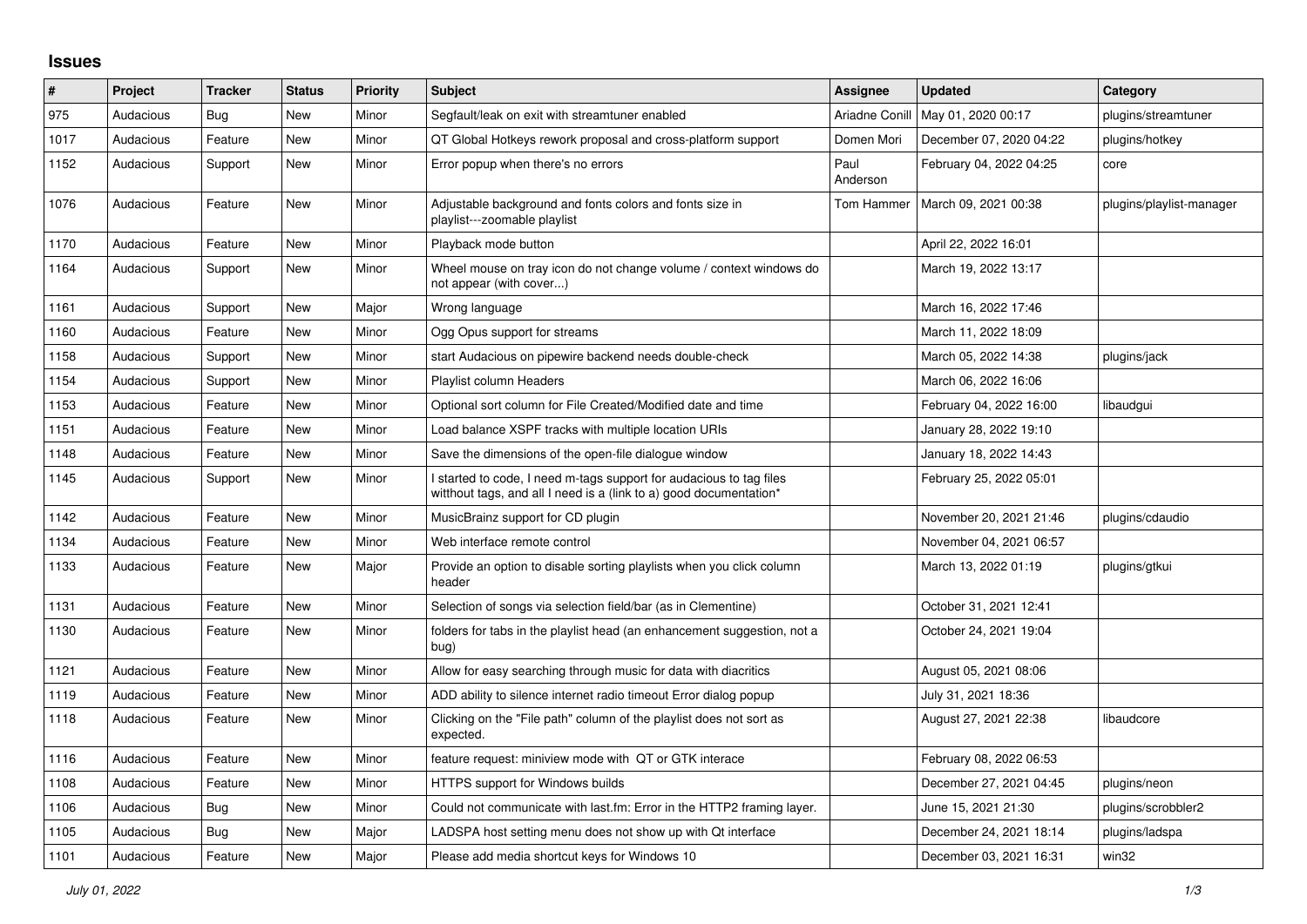| $\vert$ # | Project   | <b>Tracker</b> | <b>Status</b> | <b>Priority</b> | <b>Subject</b>                                                                                      | <b>Assignee</b> | <b>Updated</b>          | Category            |
|-----------|-----------|----------------|---------------|-----------------|-----------------------------------------------------------------------------------------------------|-----------------|-------------------------|---------------------|
| 1099      | Audacious | Feature        | New           | Minor           | Per-track ReplayGain shouldn't be enabled by default                                                |                 | May 09, 2021 13:41      |                     |
| 1098      | Audacious | Feature        | New           | Minor           | Hide empty Services playlist sub-menu                                                               |                 | May 10, 2021 09:25      | libaudgui           |
| 1097      | Audacious | Feature        | New           | Minor           | Replace the volume button with a horizontal scale                                                   |                 | May 17, 2021 00:21      |                     |
| 1096      | Audacious | Feature        | New           | Minor           | Calculate and show selection stats in the status bar                                                |                 | May 10, 2021 03:06      |                     |
| 1095      | Audacious | Feature        | New           | Minor           | Ctrl $+$ Z / R to undo / redo changes to playlist                                                   |                 | May 07, 2021 18:42      |                     |
| 1093      | Audacious | Feature        | New           | Minor           | Make the Song Dialog (Qt) window wider by default                                                   |                 | May 17, 2021 15:36      |                     |
| 1092      | Audacious | Feature        | New           | Minor           | Reread metadata on play option                                                                      |                 | April 30, 2021 03:35    |                     |
| 1091      | Audacious | Feature        | New           | Minor           | Built-in lyrics support                                                                             |                 | April 28, 2021 18:24    |                     |
| 1088      | Audacious | Feature        | New           | Minor           | plugin: status icon: ADD option to select tray mouse Middle Click action                            |                 | April 11, 2021 12:05    | plugins/statusicon  |
| 1082      | Audacious | Feature        | <b>New</b>    | Minor           | File writer option to pad track numbers with leading zeros                                          |                 | March 31, 2021 00:15    | plugins/filewriter  |
| 1072      | Audacious | Feature        | New           | Minor           | QT AOSD plugin                                                                                      |                 | February 17, 2021 21:18 | plugins/aosd        |
| 1071      | Audacious | Feature        | New           | Minor           | Linkage could be improved for packagers.                                                            |                 | March 31, 2021 00:32    |                     |
| 1067      | Audacious | Feature        | New           | Minor           | Equalizer adjustments are coarse.                                                                   |                 | February 11, 2021 10:09 |                     |
| 1066      | Audacious | Feature        | New           | Minor           | Allow Equalizer window to be resized.                                                               |                 | February 11, 2021 10:05 |                     |
| 1058      | Audacious | Feature        | New           | Minor           | Allow changing the language/locale in settings                                                      |                 | January 30, 2021 18:11  |                     |
| 1057      | Audacious | Feature        | New           | Minor           | Matroska (mka) chapter support                                                                      |                 | August 27, 2021 22:54   |                     |
| 1048      | Audacious | Feature        | New           | Minor           | PipeWire support                                                                                    |                 | May 04, 2022 19:36      |                     |
| 1047      | Audacious | Feature        | New           | Minor           | Stop playing after any chosen track                                                                 |                 | December 29, 2020 01:23 |                     |
| 1046      | Audacious | Feature        | New           | Minor           | Add all id3v2 frames in the settings of Playlist available columns                                  |                 | December 28, 2020 21:14 | plugins/gtkui       |
| 1014      | Audacious | <b>Bug</b>     | New           | Minor           | Some .VGM/.VGZ files fail to play                                                                   |                 | August 17, 2020 15:29   | plugins/console     |
| 1013      | Audacious | Feature        | New           | Minor           | Request re Album Art using music file metatag                                                       |                 | August 03, 2020 22:48   |                     |
| 1011      | Audacious | Feature        | New           | Minor           | Visible separator of folders in the playlist                                                        |                 | July 18, 2020 16:10     |                     |
| 998       | Audacious | Feature        | New           | Trivial         | aacgain in aac / r128 in opus                                                                       |                 | June 01, 2021 10:44     |                     |
| 996       | Audacious | Feature        | New           | Minor           | Refine playlists when searching (search all playlists)                                              |                 | June 16, 2020 09:58     |                     |
| 995       | Audacious | Feature        | New           | Minor           | Add star rating to songs                                                                            |                 | June 16, 2020 09:56     |                     |
| 993       | Audacious | Bug            | New           | Minor           | Lyrics for streamed content are written to cache but not read.                                      |                 | June 07, 2020 13:10     | plugins/lyricwiki   |
| 987       | Audacious | Feature        | New           | Minor           | Closing of Search Library tool by same method as opening it                                         |                 | May 13, 2020 00:15      |                     |
| 973       | Audacious | Bug            | New           | Minor           | "snd_pcm_recover failed" alsa error and "String leaked" warnings                                    |                 | August 28, 2021 08:52   |                     |
| 969       | Audacious | Feature        | New           | Minor           | streamtuner plugin: Please add column-sortability, or at least sort<br>alphabetically by 1st column |                 | June 16, 2020 09:54     | plugins/streamtuner |
| 968       | Audacious | Feature        | New           | Minor           | Loop PSF files at normal loop points during repeat mode                                             |                 | April 16, 2020 03:25    | plugins/psf         |
| 956       | Audacious | Feature        | New           | Minor           | Stream to chromecast                                                                                |                 | January 11, 2021 01:19  |                     |
| 955       | Audacious | Feature        | New           | Minor           | Enqueue option                                                                                      |                 | April 09, 2020 03:54    |                     |